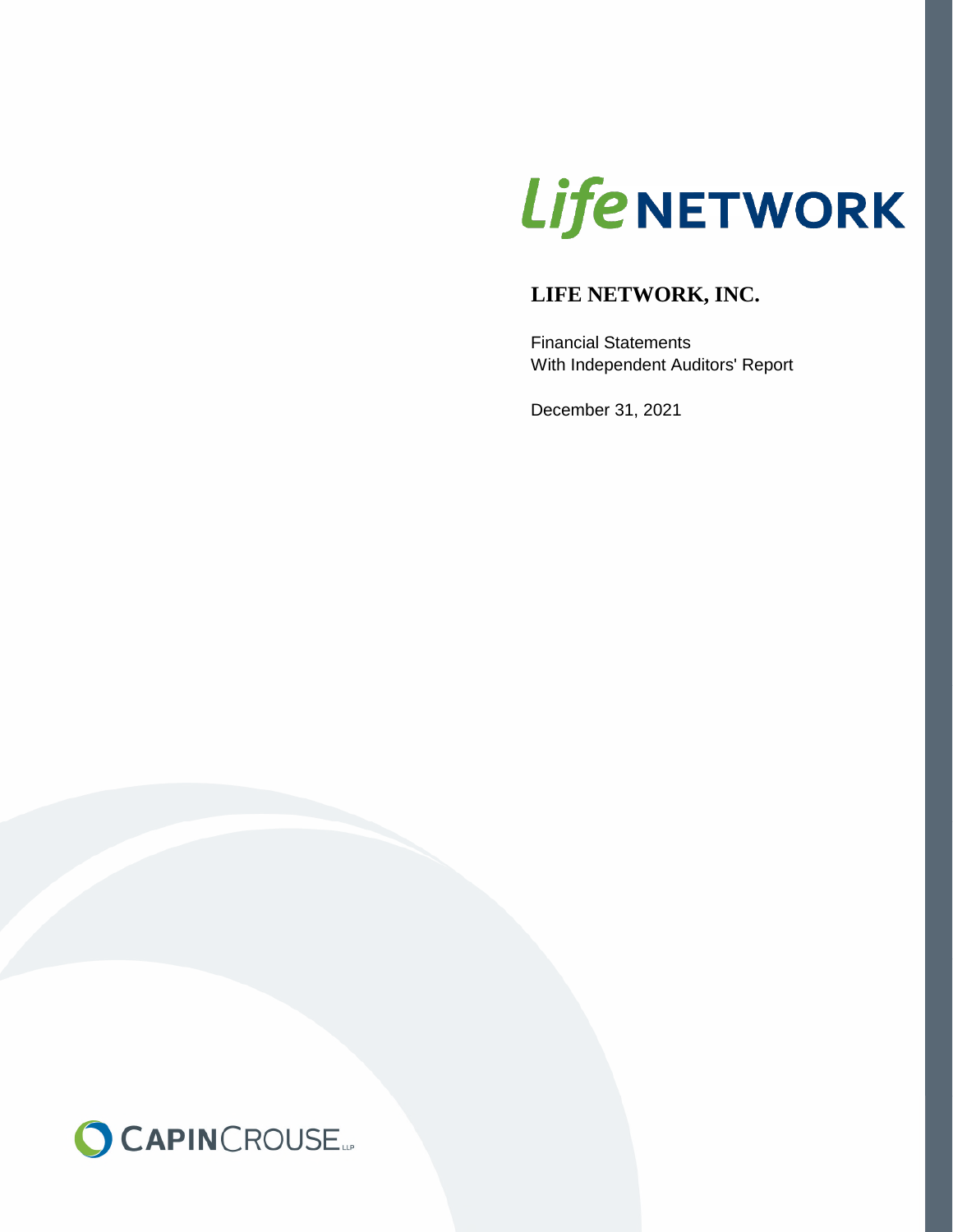#### **Table of Contents**

|                                         | Page |
|-----------------------------------------|------|
| <b>Independent Auditors' Report</b>     |      |
| <b>Financial Statements</b>             |      |
| <b>Statement of Financial Position</b>  | 3    |
| <b>Statement of Activities</b>          | 4    |
| <b>Statement of Functional Expenses</b> |      |
| <b>Statement of Cash Flows</b>          | 6    |
| Notes to Financial Statements           | 7    |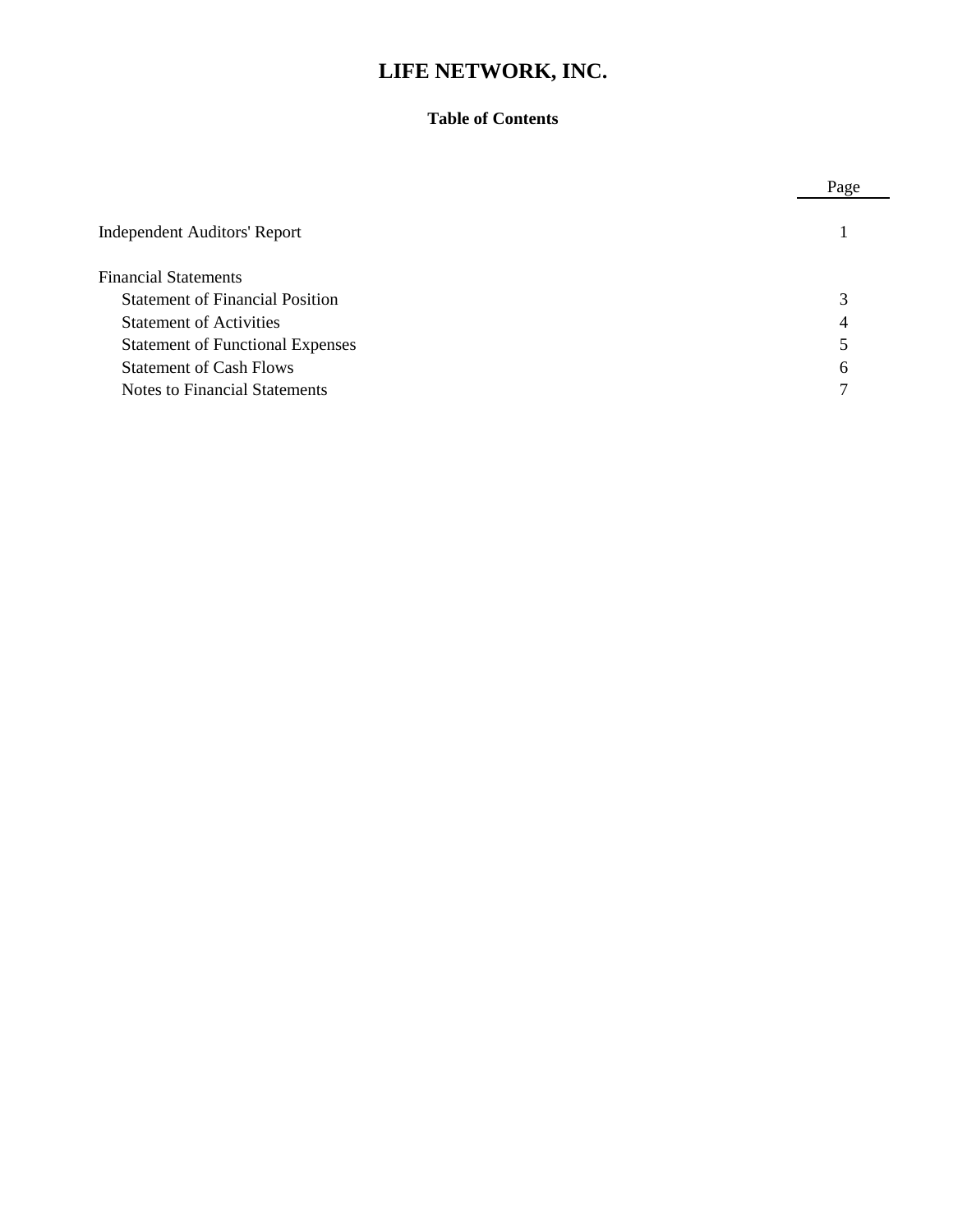# CAPINCROUSE.



#### **INDEPENDENT AUDITORS' REPORT**

Board of Directors Life Network, Inc. Colorado Springs, Colorado

#### *Opinion*

We have audited the accompanying financial statements of Life Network, Inc., which comprise the statement of financial position as of December 31, 2021, the related statements of activities, functional expenses, and cash flows for the year then ended, and the related notes to the financial statements.

In our opinion, the financial statements referred to above present fairly, in all material respects, the financial position of Life Network Inc., as of December 31, 2021, and the changes in its net assets and cash flows for the year then ended in accordance with accounting principles generally accepted in the United States of America.

#### *Basis for Opinion*

We conducted our audit in accordance with auditing standards generally accepted in the United States of America. Our responsibilities under those standards are further described in the *Auditors' Responsibilities for the Audit of the Financial Statements* section of our report. We are required to be independent of Life Network Inc., and to meet our other ethical responsibilities in accordance with the relevant ethical requirements relating to our audits. We believe that the audit evidence we have obtained is sufficient and appropriate to provide a basis for our audit opinion.

#### *Responsibilities of Management for the Financial Statements*

Management is responsible for the preparation and fair presentation of these financial statements in accordance with accounting principles generally accepted in the United States of America; this includes the design, implementation, and maintenance of internal control relevant to the preparation and fair presentation of the financial statements that are free from material misstatement, whether due to fraud or error.

In preparing the financial statements, management is required to evaluate whether there are conditions or events, considered in the aggregate, that raise substantial doubt about Life Network Inc.'s ability to continue as a going concern within one year after the date that the financial statements are available to be issued.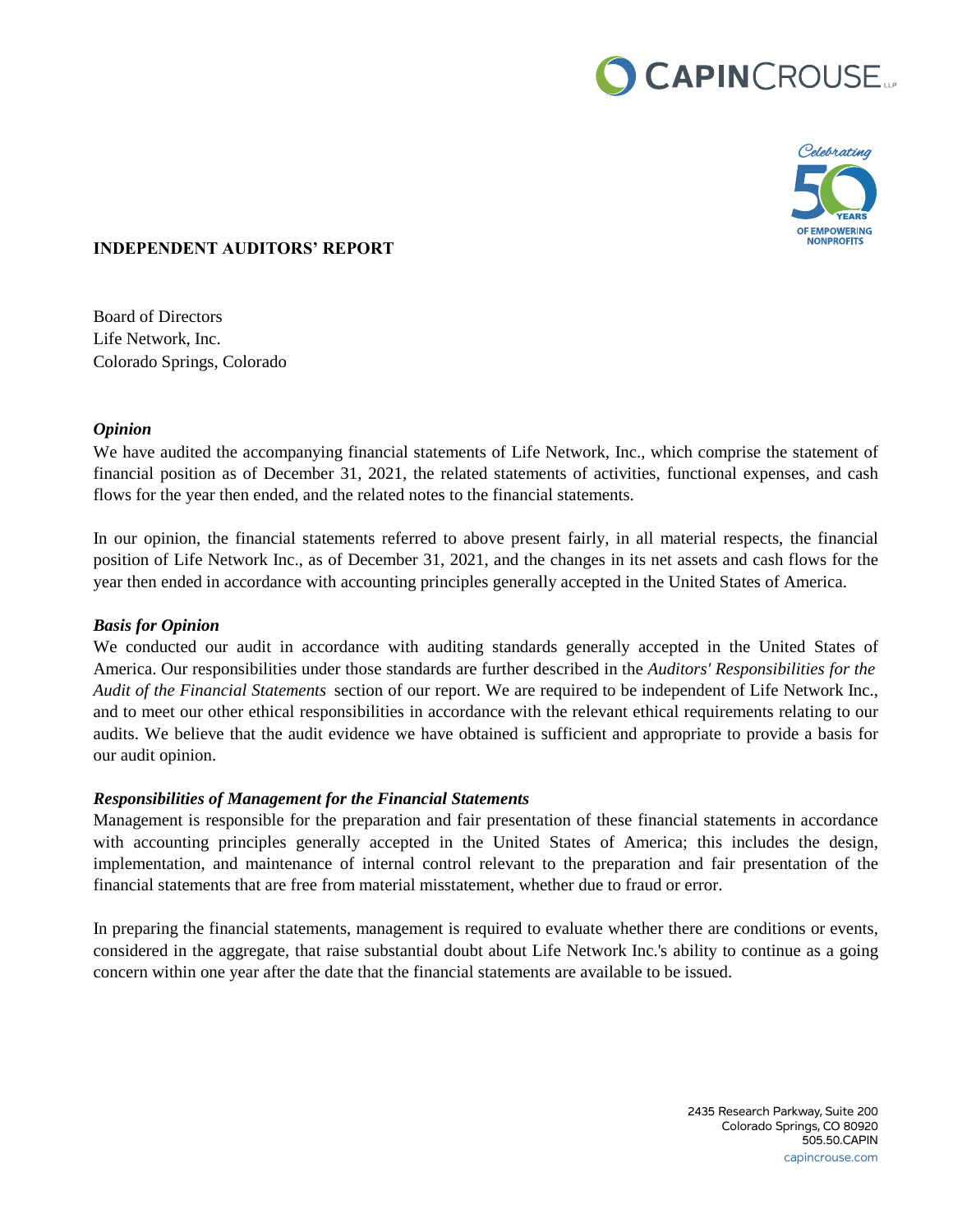Board of Directors Life Network, Inc. Colorado Springs, Colorado

#### *Auditors' Responsibilities for the Audit of the Financial Statements*

Our objectives are to obtain reasonable assurance about whether the financial statements as a whole are free from material misstatement, whether due to fraud or error, and to issue an auditors' report that includes our opinion. Reasonable assurance is a high level of assurance but is not absolute assurance and therefore is not a guarantee that an audit conducted in accordance with generally accepted auditing standards will always detect a material misstatement when it exists. The risk of not detecting a material misstatement resulting from fraud is higher than for one resulting from error, as fraud may involve collusion, forgery, intentional omissions, misrepresentations, or the override of internal control. Misstatements are considered material if there is a substantial likelihood that, individually or in the aggregate, they would influence the judgment made by a reasonable user based on the financial statements.

In performing an audit in accordance with generally accepted auditing standards, we:

- Exercise professional judgment and maintain professional skepticism throughout the audit. final statements are the responsibility of the organization of the organization  $\mathcal{O}$
- Identify and assess the risks of material misstatement of the financial statements, whether due to fraud or error, and design and perform audit procedures responsive to those risks. Such procedures include examining, on a test basis, evidence regarding the amounts and disclosures in the financial statements.
- Obtain an understanding of internal control relevant to the audit in order to design audit procedures that are appropriate in the circumstances, but not for the purpose of expressing an opinion on the effectiveness of Life Network, Inc's internal control. Accordingly, no such opinion is expressed.
- Evaluate the appropriateness of accounting policies used and the reasonableness of significant accounting estimates made by management, as well as evaluate the overall presentation of the financial statements.
- Conclude whether, in our judgment, there are conditions or events, considered in the aggregate, that raise substantial doubt about Life Network, Inc's ability to continue as a going concern for a reasonable period of time.

We are required to communicate with those charged with governance regarding, among other matters, the planned scope and timing of the audit, significant audit findings, and certain internal control related matters that we identified during the audit. we are required to communicate with those charged with governance regarding, among other matters, the

Capin Crouse LLP

Colorado Springs, Colorado May 10, 2022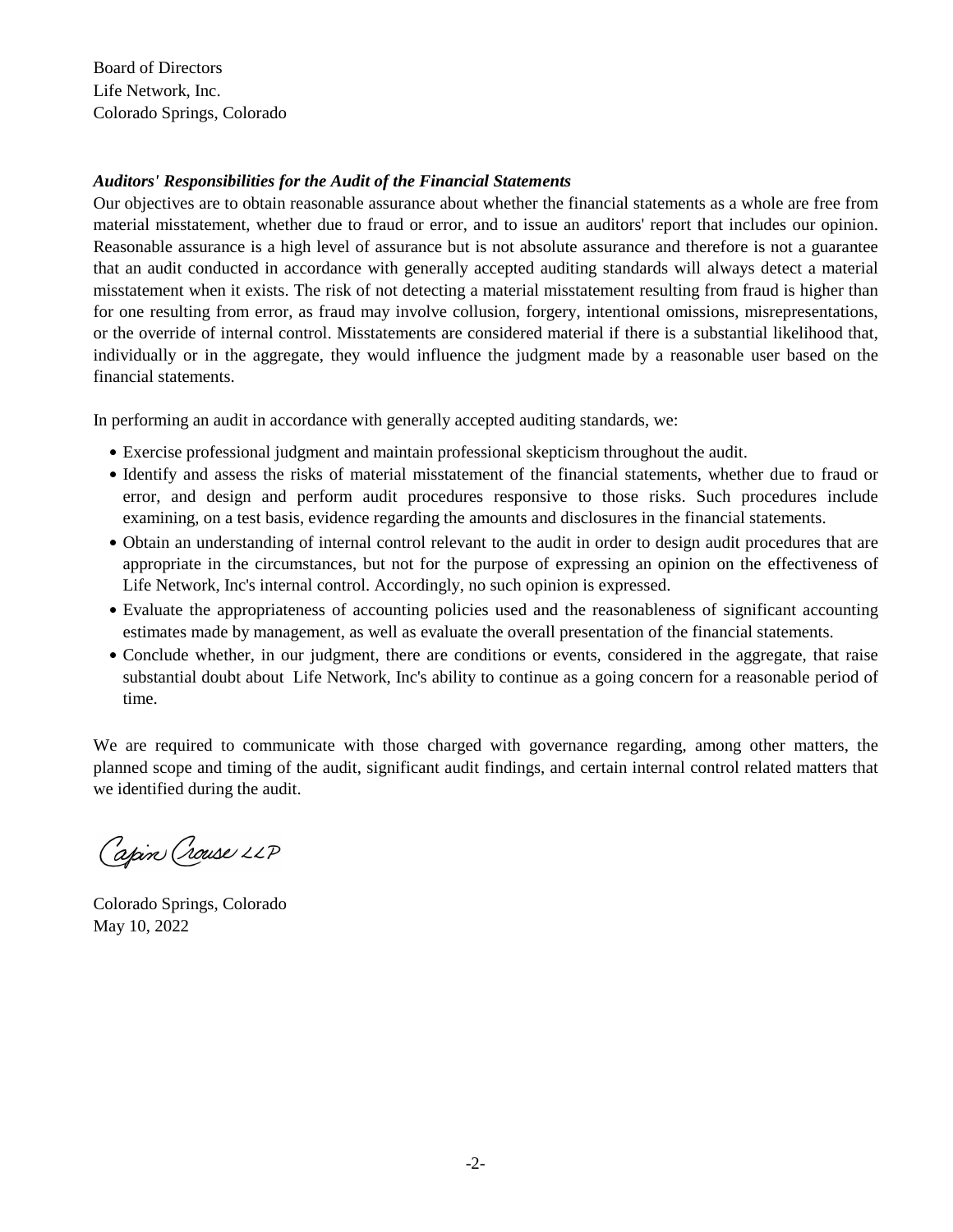#### **Statement of Financial Position**

December 31, 2021

| <b>ASSETS:</b>                          |                 |
|-----------------------------------------|-----------------|
| Cash and cash equivalents               | \$<br>2,432,115 |
| Prepaid expenses and other assets       | 66,889          |
| Pledge receivable                       | 30,000          |
| Gift-in-kind inventory                  | 129,581         |
| Property and equipment-net              | 1,399,505       |
| <b>Total Assets</b>                     | 4,058,090       |
| <b>LIABILITIES AND NET ASSETS:</b>      |                 |
| Liabilities:                            |                 |
| Accounts payable and other liabilities  | \$<br>73,205    |
| Accrued expenses                        | 111,412         |
| Note payable                            | 396,114         |
| <b>Total liabilities</b>                | 580,731         |
| Net assets:                             |                 |
| Without donor restrictions:             |                 |
| Operating                               | 3,353,246       |
| Board designated                        | 38,500          |
|                                         | 3,391,746       |
| With donor restrictions                 | 85,613          |
| Total net assets                        | 3,477,359       |
| <b>Total Liabilities and Net Assets</b> | 4,058,090       |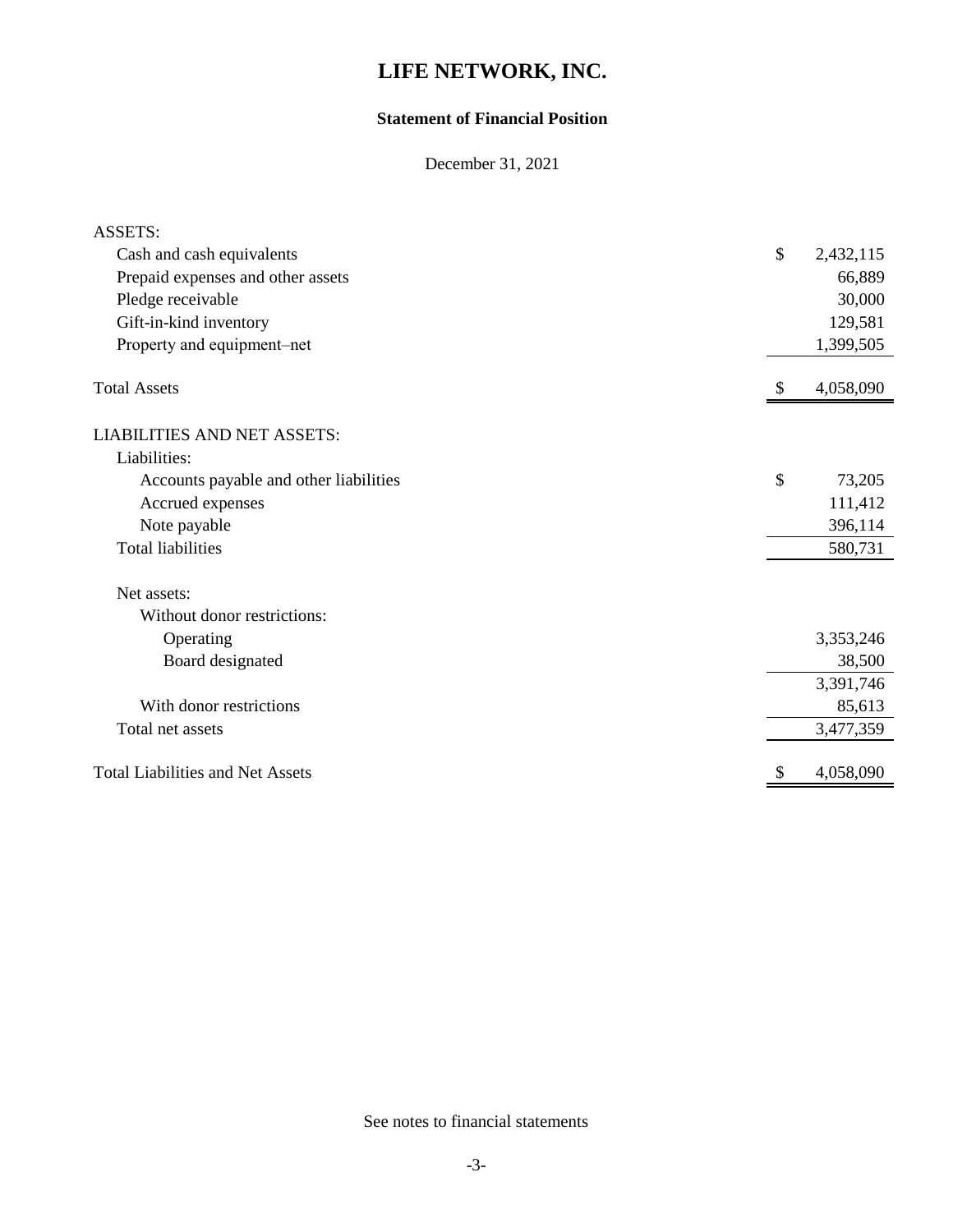#### **Statement of Activities**

#### For the Year Ended December 31, 2021

|                                  | <b>Without Donor</b>       | With Donor    |                 |
|----------------------------------|----------------------------|---------------|-----------------|
|                                  | Restrictions               | Restrictions  | Total           |
| SUPPORT AND REVENUE:             |                            |               |                 |
| Tithes and offerings             | $\mathcal{S}$<br>1,985,847 | \$<br>367,313 | \$<br>2,353,160 |
| Special events                   | 1,052,306                  |               | 1,052,306       |
| Gift-in-kind contributions       | 652,658                    |               | 652,658         |
| Thrift store sales revenue       | 514,119                    |               | 514,119         |
| Grants                           |                            | 449,489       | 449,489         |
| Program and other income         | 60,119                     |               | 60,119          |
| Donated services                 | 37,083                     |               | 37,083          |
| <b>Total Revenue and Support</b> | 4,302,132                  | 816,802       | 5,118,934       |
| NET ASSETS RELEASED:             |                            |               |                 |
| From purpose restrictions        | 856,969                    | (856,969)     |                 |
| <b>EXPENSES:</b>                 |                            |               |                 |
| Program services:                |                            |               |                 |
| Thrift store                     | 985,389                    |               | 985,389         |
| Outreach                         | 2,011,549                  |               | 2,011,549       |
|                                  | 2,996,938                  |               | 2,996,938       |
| Supporting activities:           |                            |               |                 |
| General and administrative       | 212,752                    |               | 212,752         |
| Fundraising                      | 462,033                    |               | 462,033         |
|                                  | 674,785                    |               | 674,785         |
| <b>Total Expenses</b>            | 3,671,723                  |               | 3,671,723       |
| Change in Net Assets             | 1,487,378                  | (40, 167)     | 1,447,211       |
| Net Assets, Beginning of Year    | 1,904,368                  | 125,780       | 2,030,148       |
| Net Assets, End of Year          | 3,391,746<br>\$            | 85,613<br>\$  | \$<br>3,477,359 |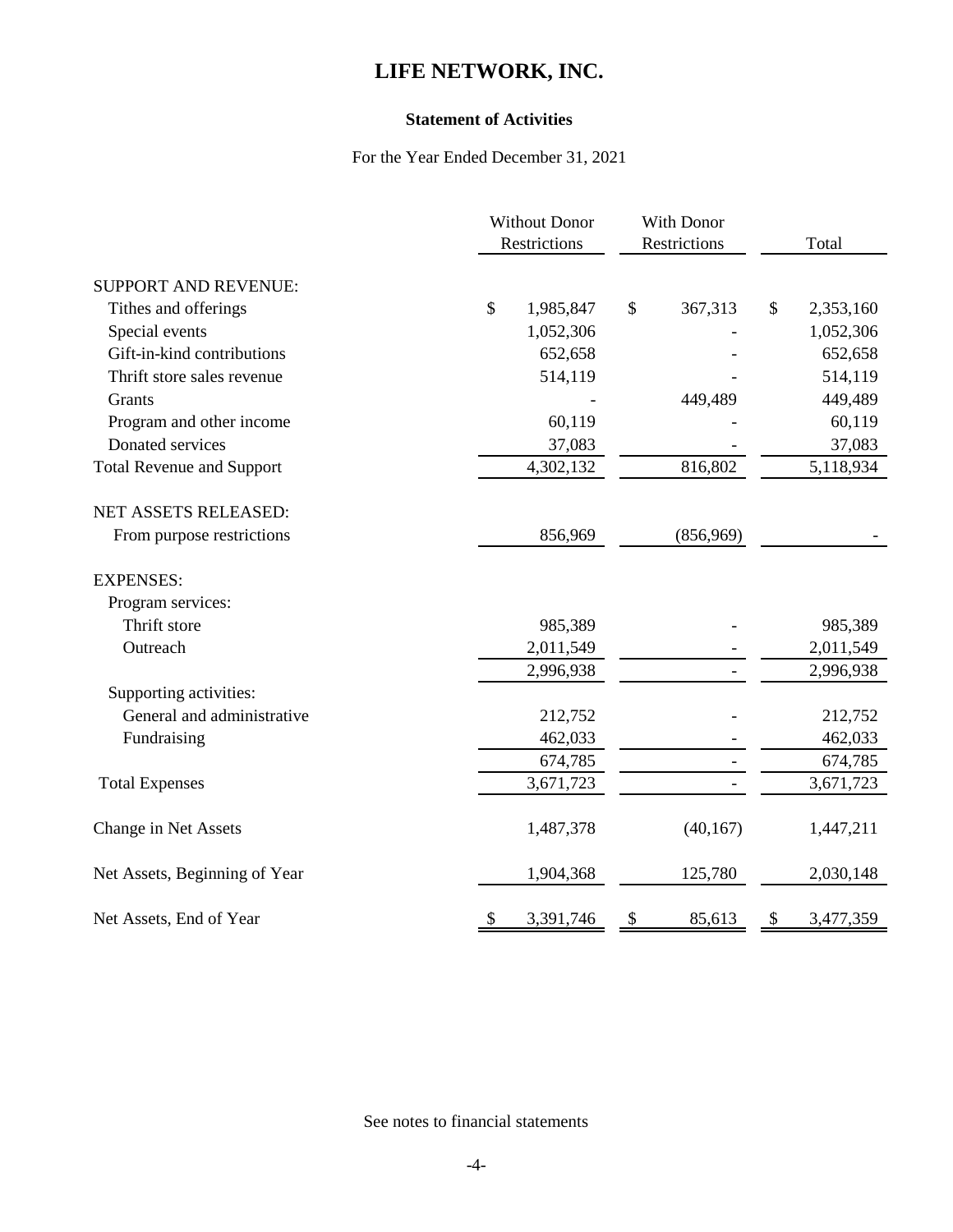#### **Statement of Functional Expenses**

Year Ended December 31, 2021

|                                 | Program Services: |                     |     |           |     |                                  | <b>Supporting Activities:</b> |                               |     |             |     |                                       |     |           |
|---------------------------------|-------------------|---------------------|-----|-----------|-----|----------------------------------|-------------------------------|-------------------------------|-----|-------------|-----|---------------------------------------|-----|-----------|
|                                 |                   | <b>Thrift Store</b> |     | Outreach  |     | <b>Total Program</b><br>Services |                               | General and<br>Administrative |     | Fundraising |     | <b>Total Supporting</b><br>Activities |     | Total     |
| Salaries and benefits           | \$                | 207,297             | \$. | 1,090,555 | \$. | 1,297,852                        | \$                            | 136,600                       | \$. | 183,928     | \$  | 320,528                               | \$. | 1,618,380 |
| Cost of goods sold              |                   | 542,873             |     | 89,283    |     | 632,156                          |                               |                               |     |             |     |                                       |     | 632,156   |
| Facilities                      |                   | 167,281             |     | 161,057   |     | 328,338                          |                               | 19,736                        |     | 15,229      |     | 34,965                                |     | 363,303   |
| Occupancy and office expense    |                   | 41,538              |     | 94,852    |     | 136,390                          |                               | 27,601                        |     | 76,159      |     | 103,760                               |     | 240,150   |
| Events and conferences          |                   |                     |     | 148,426   |     | 148,426                          |                               | 997                           |     | 77,072      |     | 78,069                                |     | 226,495   |
| Professional services           |                   | $\blacksquare$      |     | 181,406   |     | 181,406                          |                               | 3,666                         |     | 19,670      |     | 23,336                                |     | 204,742   |
| Advertising, publications,      |                   |                     |     |           |     |                                  |                               |                               |     |             |     |                                       |     |           |
| and other                       |                   | 23,292              |     | 57,720    |     | 81,012                           |                               |                               |     | 65,914      |     | 65,914                                |     | 146,926   |
| Depreciation                    |                   |                     |     | 53,444    |     | 53,444                           |                               | 8,907                         |     | 8,907       |     | 17,814                                |     | 71,258    |
| Curriculum and program supplies |                   |                     |     | 62,500    |     | 62,500                           |                               |                               |     |             |     |                                       |     | 62,500    |
| Other                           |                   |                     |     | 21,278    |     | 21,278                           |                               | 4,743                         |     | 7,287       |     | 12,030                                |     | 33,308    |
| Interest                        |                   |                     |     | 24,840    |     | 24,840                           |                               | 4,140                         |     | 4,140       |     | 8,280                                 |     | 33,120    |
| Food and hospitality            |                   | 3,108               |     | 22,555    |     | 25,663                           |                               | 2,155                         |     | 3,239       |     | 5,394                                 |     | 31,057    |
| Travel                          |                   |                     |     | 3,633     |     | 3,633                            |                               | 4,207                         |     | 488         |     | 4,695                                 |     | 8,328     |
|                                 | \$                | 985,389             | \$  | 2,011,549 | S.  | 2,996,938                        | \$                            | 212,752                       |     | 462,033     | \$. | 674,785                               |     | 3,671,723 |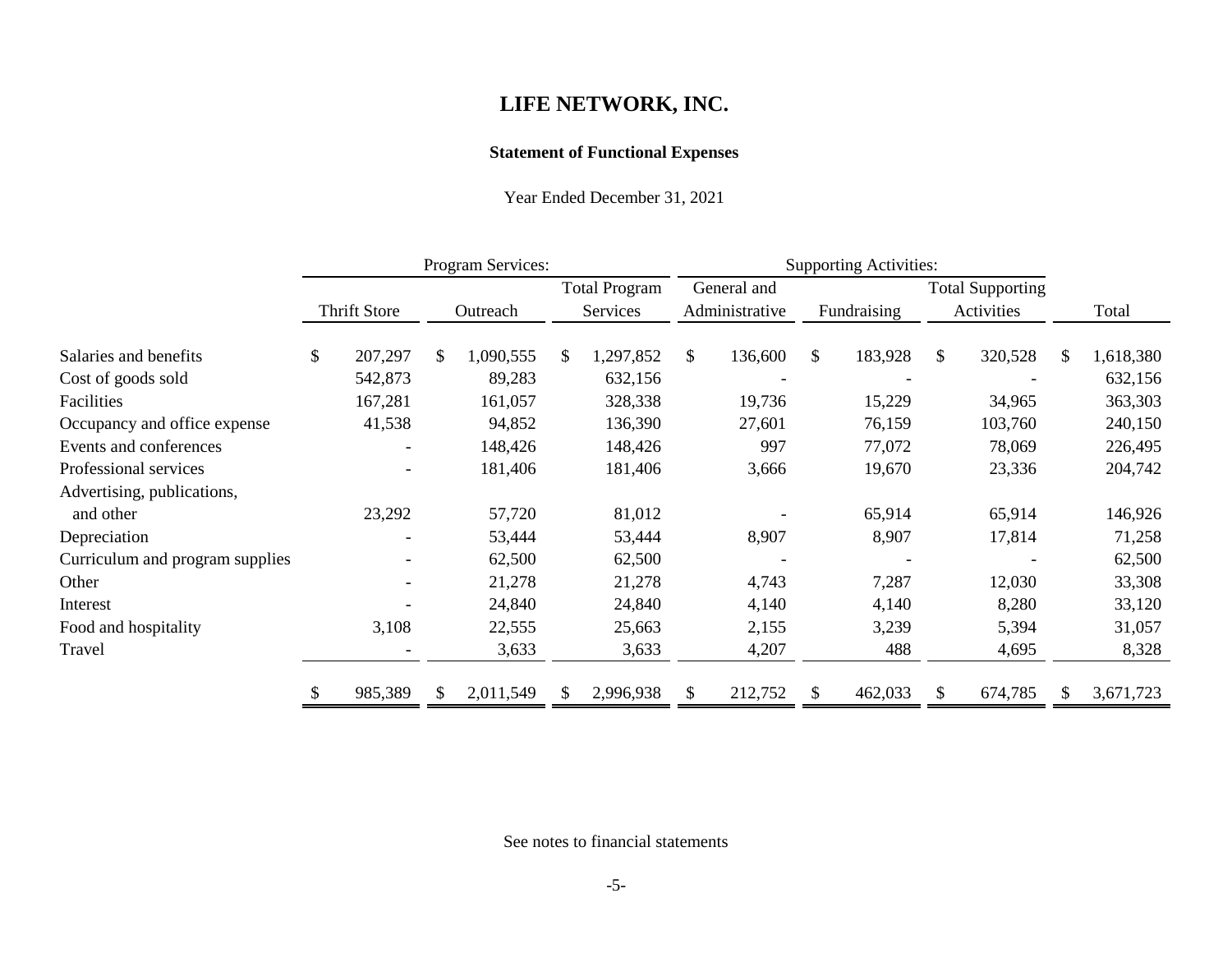#### **Statement of Cash Flows**

For the Year Ended December 31, 2021

| CASH FLOWS FROM OPERATING ACTIVITIES:             |               |            |
|---------------------------------------------------|---------------|------------|
| Change in net assets                              | \$            | 1,447,211  |
| Adjustments to reconcile change in net assets to  |               |            |
| net cash provided (used) by operating activities: |               |            |
| Depreciation                                      |               | 71,258     |
| Loss on disposal of property and equipment        |               | 6,096      |
| Change in operating assets and liabilities:       |               |            |
| Prepaid expenses and other assets                 |               | (27,018)   |
| Pledge receivable                                 |               | 3,405      |
| Gift-in-kind inventory                            |               | (10,993)   |
| Accounts payable and other liabilities            |               | 34,033     |
| Accrued expenses                                  |               | 32,843     |
| Net Cash Provided by Operating Activities         |               | 1,556,835  |
| <b>CASH FLOWS FROM INVESTING ACTIVITIES:</b>      |               |            |
| Purchases of property and equipment               |               | (606, 459) |
| Net Cash Used by Investing Activities             |               | (606, 459) |
| CASH FLOWS FROM FINANCING ACTIVITIES:             |               |            |
| Payments on notes payable                         |               | (297, 015) |
| Net Cash Used by Financing Activities             |               | (297, 015) |
| Net Change in Cash and Cash Equivalents           |               | 653,361    |
| Cash and Cash Equivalents, Beginning of Year      |               | 1,778,754  |
| Cash and Cash Equivalents, End of Year            | <sup>\$</sup> | 2,432,115  |
| SUPPLEMENTAL DISCLOSURE:                          |               |            |
| Cash paid for interest                            | S             | 33,120     |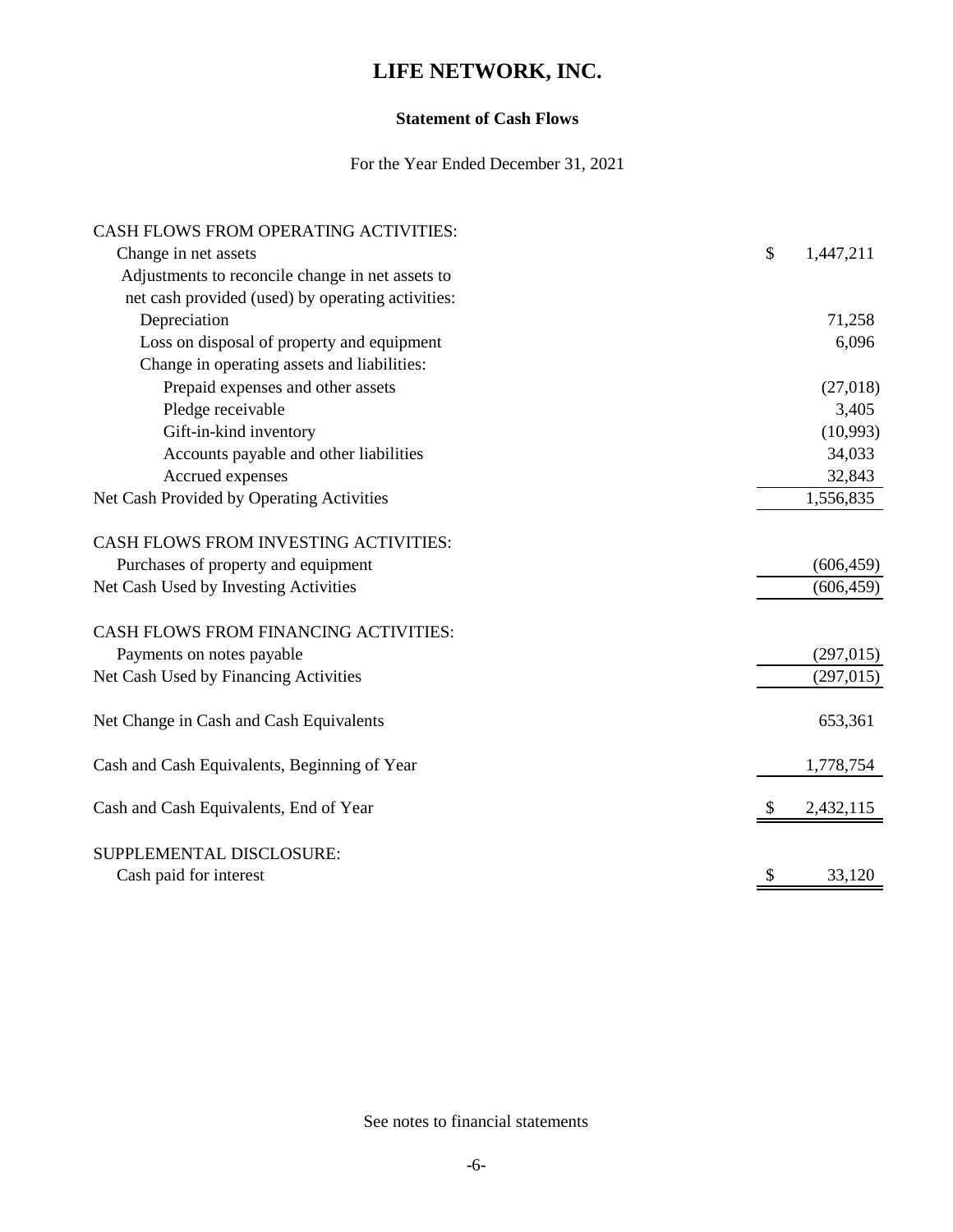#### **Notes to Financial Statements**

December 31, 2021

#### 1. NATURE OF ORGANIZATION:

Life Network, Inc. (Life Network) is a nonprofit corporation organized under the laws of the State of Colorado and does business as the Colorado Springs Pregnancy Center, Old Colorado City Pregnancy Center, Education for a Lifetime, Bridges of Hope, and Life Steps. Life Network also operates the Family Thrift Store, located in Colorado Springs, Colorado.

Life Network is a sanctity of human life ministry that impacts and transforms people with the love of Christ. Life Network provides pregnancy and post-abortion counseling as well as relationships, healthy sexuality education, and suicide prevention messages to the Colorado Springs community.

Life Network is operated as a nonprofit organization exempt from federal income taxes under Section 501(c)(3) of the Internal Revenue Code (IRC), and comparable state laws. However, Life Network is subject to federal income tax on any unrelated business taxable income. Life Network is not a private foundation under Section 509(a) of the IRC. Life Network's primary source of support and revenue is from contributions.

#### 2. SUMMARY OF SIGNIFICANT ACCOUNTING POLICIES:

Life Network maintains its accounts and prepares its financial statements on the accrual basis of accounting in conformity with accounting principles generally accepted in the United States of America. The preparation of financial statements in conformity with accounting principles generally accepted in the United States of America requires management to make estimates and assumptions that affect the reported amounts of assets and liabilities, disclosures of any contingent assets and liabilities at the date of the financial statements, and the reported revenues and expenses during the reporting period. Actual results could differ from the estimates. The significant accounting policies followed are described below to enhance the usefulness of the financial statements to the reader.

#### CASH AND CASH EQUIVALENTS

Cash and cash equivalents contain checking accounts, savings accounts, and highly liquid investments with original maturities of three months or less. As of December 31, 2021, the amount exceeding the federally insured limits was approximately \$1,728,000. Life Network has not experienced any losses on such accounts and believes it is not exposed to any significant credit risk.

#### PLEDGE RECEIVABLE

Pledge receivable consists of the portion of the matching gift campaign that had not yet been received as of December 31, 2021. Subsequent to the year ended December 31, 2021, the outstanding amount was received; therefore, no allowance for doubtful accounts was recorded as of December 31, 2021.

#### GIFT-IN-KIND INVENTORY

Gift-in-kind inventory consist of donated merchandise, such as clothing and miscellaneous items, the majority of which is sold in the thrift store. It also consist of items donated for the baby boutique, which are then donated to mothers in need. All such inventory is recorded at its estimated fair value at the date of the donation and reported at its carrying amount thereafter.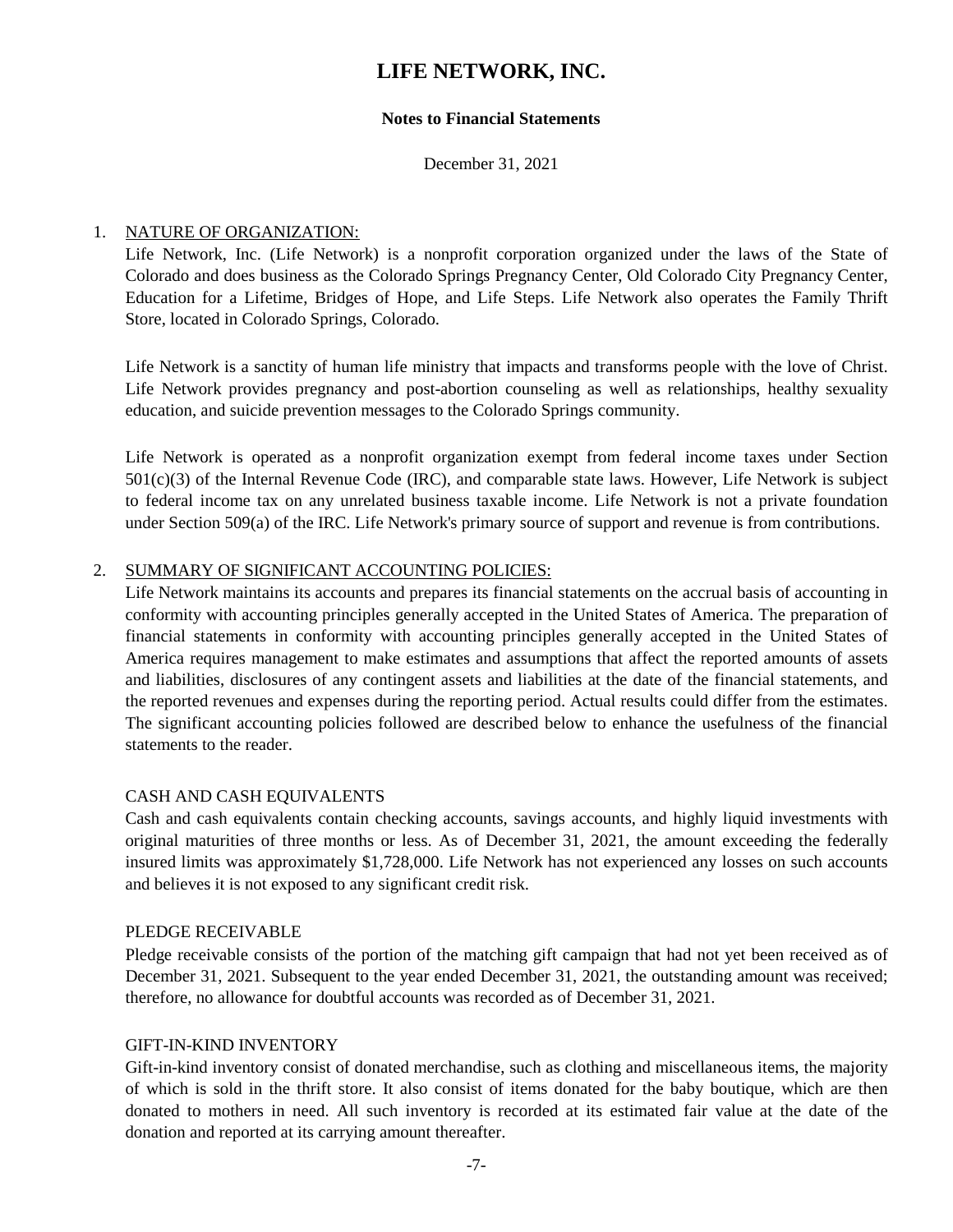#### **Notes to Financial Statements**

December 31, 2021

#### 2. SUMMARY OF SIGNIFICANT ACCOUNTING POLICIES, continued:

#### PROPERTY AND EQUIPMENT–NET

Property and equipment is recorded at cost. Donated items are recorded at their fair market value on the date of the gift. Depreciation is computed on the straight-line method over the estimated useful lives (currently three to forty years) of the related assets. Life Network capitalizes fixed asset purchases exceeding \$2,500, with lesser amounts expensed in the year purchased.

#### CLASSES OF NET ASSETS

The financial statements report amounts separately by class of net assets as follows:

*Net assets without donor restrictions* are those currently available at the discretion of management for use in Life Network's operations and those resources designated by the board for specific purposes or projects. As of December 31, 2021, the board has designated \$38,500 for contingencies.

*Net assets with donor restrictions* are restricted by donors for specific operating purposes or until time restrictions have been met.

#### SUPPORT AND REVENUE

Contributions are recorded when made, which may be when cash or other assets are received or unconditionally promised. Gifts of cash and other assets are reported as restricted support if they are received with donor stipulations that limit the use of the donated amounts. When a donor restriction expires, that is, when a stipulated time restriction ends or purpose restriction is satisfied, net assets with donor restrictions are reclassified to net assets without donor restrictions and reported in the statements of activities as net assets released from restrictions. Life Network reports gifts of property and equipment as unrestricted support unless explicit donor stipulations specify how the donated assets must be used. Absent explicit donor stipulations about how long those long-lived assets must be maintained, Life Network reports expirations of donor restrictions when the donated long-lived assets are placed in service. Special events consist of contributions related to two special events, the Walk and the Gala.

Gift-in-kind contributions consist of donated merchandise, such as clothing, and baby and miscellaneous items, which is sold in the thrift store and given to mothers in need. All contributions are recorded at the estimated fair value at the date of the donation and reported at the carrying amount thereafter. The actual sale price is used to determine, measure, and record fair value of these contributions.

Thrift store sales consist of product sales and are recognized when the products are sold, net of returns and discounts. The majority of these sales represent sales of the items that were donated and recognized as gift-inkind contributions. While the contributions and sales are related to the same product, this is in accordance with accounting principles generally accepted and would have to be purchased by Life Network if they were not donated.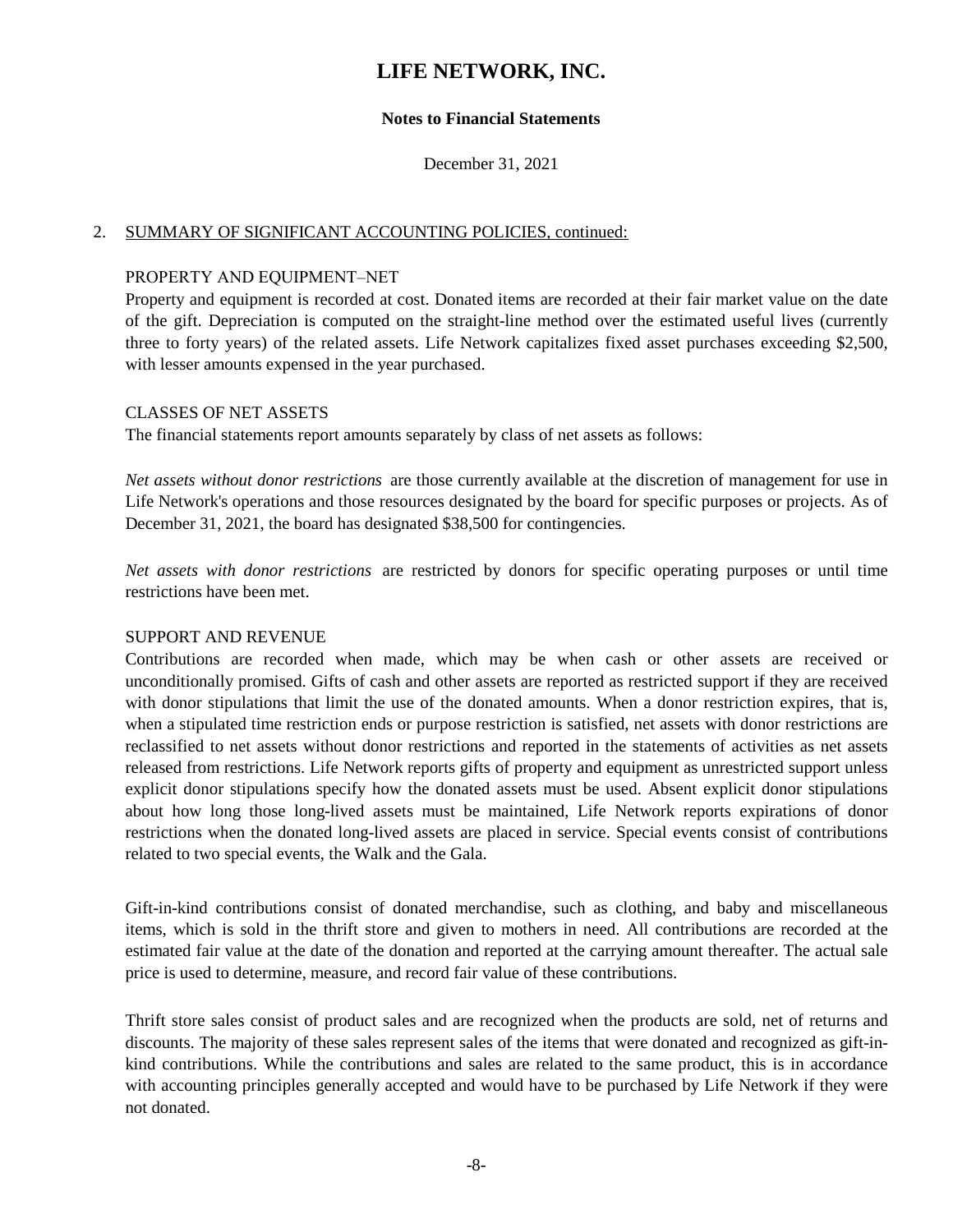#### **Notes to Financial Statements**

December 31, 2021

#### 2. SUMMARY OF SIGNIFICANT ACCOUNTING POLICIES, continued:

#### SUPPORT AND REVENUE, continued

Program and other income mainly consists of conference and event income, which is recorded when the event or conference occurs, upon satisfaction of the performance obligation.

Donated services consist of volunteer nurses and doctors who donate their time and expertise to provide medical care to clients of Life Network. These services are recorded at a rate of \$70 per hour and recognized when the service is provided. Only professional services are recorded at their estimated fair market values. For all other donated services Life Network does not record contribution revenue as these services do not meet the criteria to be recorded under accounting standards. However, 590 volunteers have donated approximately 19,000 volunteer hours to the programs of Life Network, that don't meet the definition of contributed services for recording purposes.

Expenses are reported when costs are incurred in accordance with the accrual basis of accounting.

#### FUNCTIONAL ALLOCATION OF EXPENSES

The statements of activities and functional expenses report certain categories of expenses that are attributable to program or support activities of Life Network. These expenses include facility costs and depreciation and amortization, which are allocated based on square footage occupancy. Salaries and benefits are allocated based on time and effort, and costs of other categories are allocated based on the purpose of the expense.

#### 3. LIQUIDITY AND FUNDS AVAILABLE:

The following table reflects Life Network's financial assets as of December 31, 2021 reduced by amounts not available for general use because of contractual, donor-imposed restrictions, or board designations within one year of the statement of financial position date:

| Financial Assets:                                                                                                 |   |           |
|-------------------------------------------------------------------------------------------------------------------|---|-----------|
| Cash and cash equivalents                                                                                         | S | 2,432,115 |
| Grant receivable                                                                                                  |   | 30,000    |
| Less those unavailable for general expenditures within one year due to:<br>Board designated for specific purposes |   | (38,500)  |
|                                                                                                                   |   | 2,423,615 |

Life Network structures its financial assets to be available as its general expenditures, liabilities, and other obligations come due. Life Network's goal is to maintain financial assets to meet 45 days of operating expenses. Management monitors cash flows closely through board meetings and detailed financial analysis.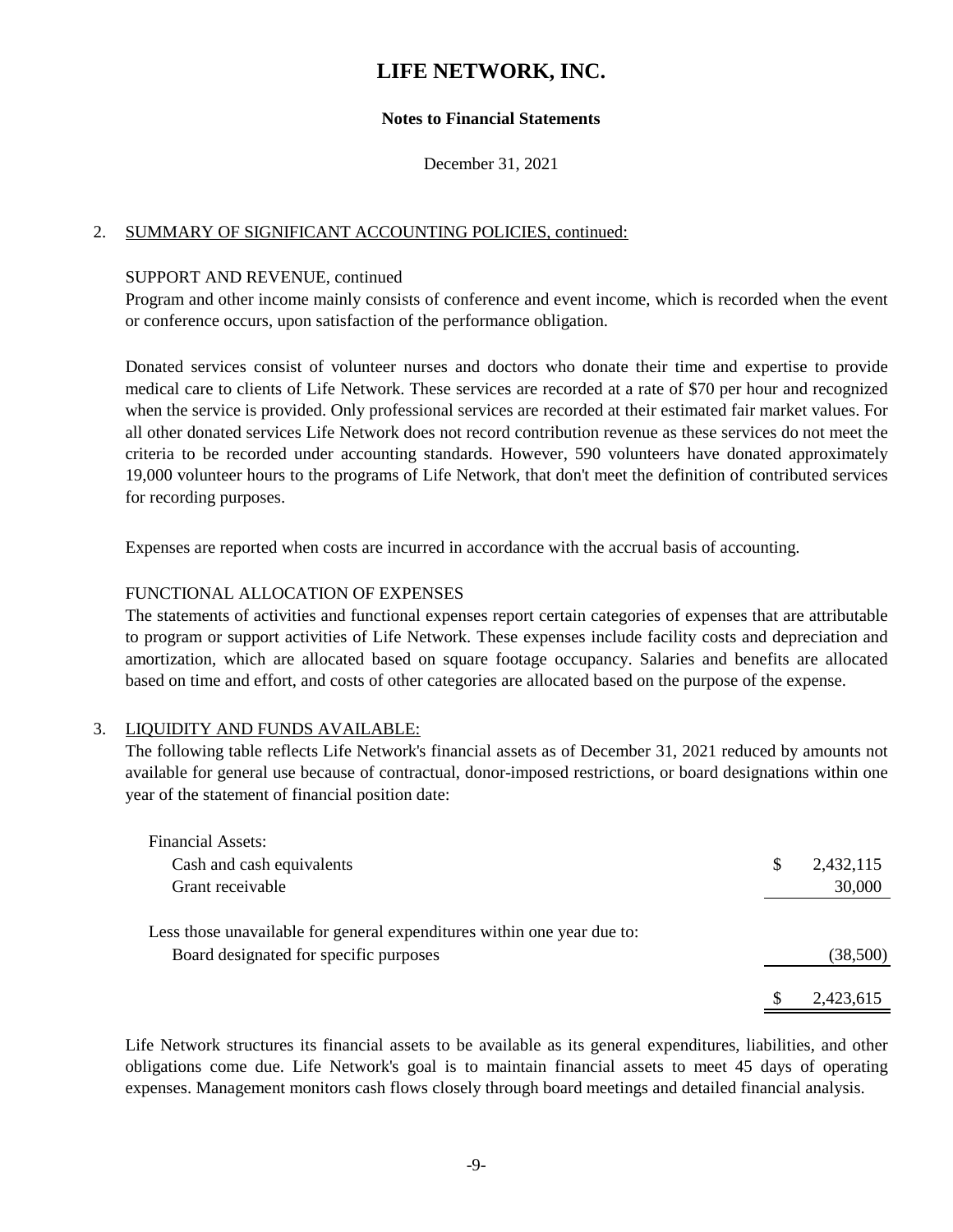#### **Notes to Financial Statements**

December 31, 2021

#### 4. PROPERTY AND EQUIPMENT–NET:

Property and equipment–net, as of December 31, 2021 consists of:

| Land                          | \$<br>166,211 |
|-------------------------------|---------------|
| Buildings and improvements    | 1,810,611     |
| Furniture and equipment       | 127,328       |
|                               | 2,104,150     |
| Less accumulated depreciation | (704, 645)    |
|                               |               |
|                               | 1,399,505     |

#### 5. NOTE PAYABLE:

Note payable as of December 31, 2021 consists of a note payable to a financial institution secured by a deed of trust with interest that was amended to 4.5% rate during the year ended December 31, 2021. Principal and interest payments of \$3,533 are due monthly. A balloon payment will be due at maturity in May 2024. The balance as of December 31, 2021 was \$396,114.

Future minimum principal payments are:

| Year Ending December 31, |    |         |
|--------------------------|----|---------|
| 2022                     | S  | 24,600  |
| 2023                     |    | 25,746  |
| 2024                     |    | 345,768 |
|                          |    |         |
|                          | \$ | 396,114 |

#### 6. OPERATING LEASE:

Life Network leases retail space for their thrift store through October 2023, with an option to extend through October 2029. Monthly payments increase each year and include common area maintenance fees. Rent payments for the year ended December 31, 2021 were \$151,265. Future minimum lease payments are:

| Year Ending December 31, |               |         |
|--------------------------|---------------|---------|
| 2022                     | <sup>\$</sup> | 139,839 |
| 2023                     |               | 144,034 |
|                          |               |         |
|                          |               | 283,873 |

#### 7. NET ASSETS WITH DONOR RESTRICTIONS:

Net assets with donor restrictions as of December 31, 2021 totals \$85,613, consisting of a time restricted pledge receivable for \$30,000 and other contributions restricted for a grant, medical support, supplies, and other programs for \$55,613.